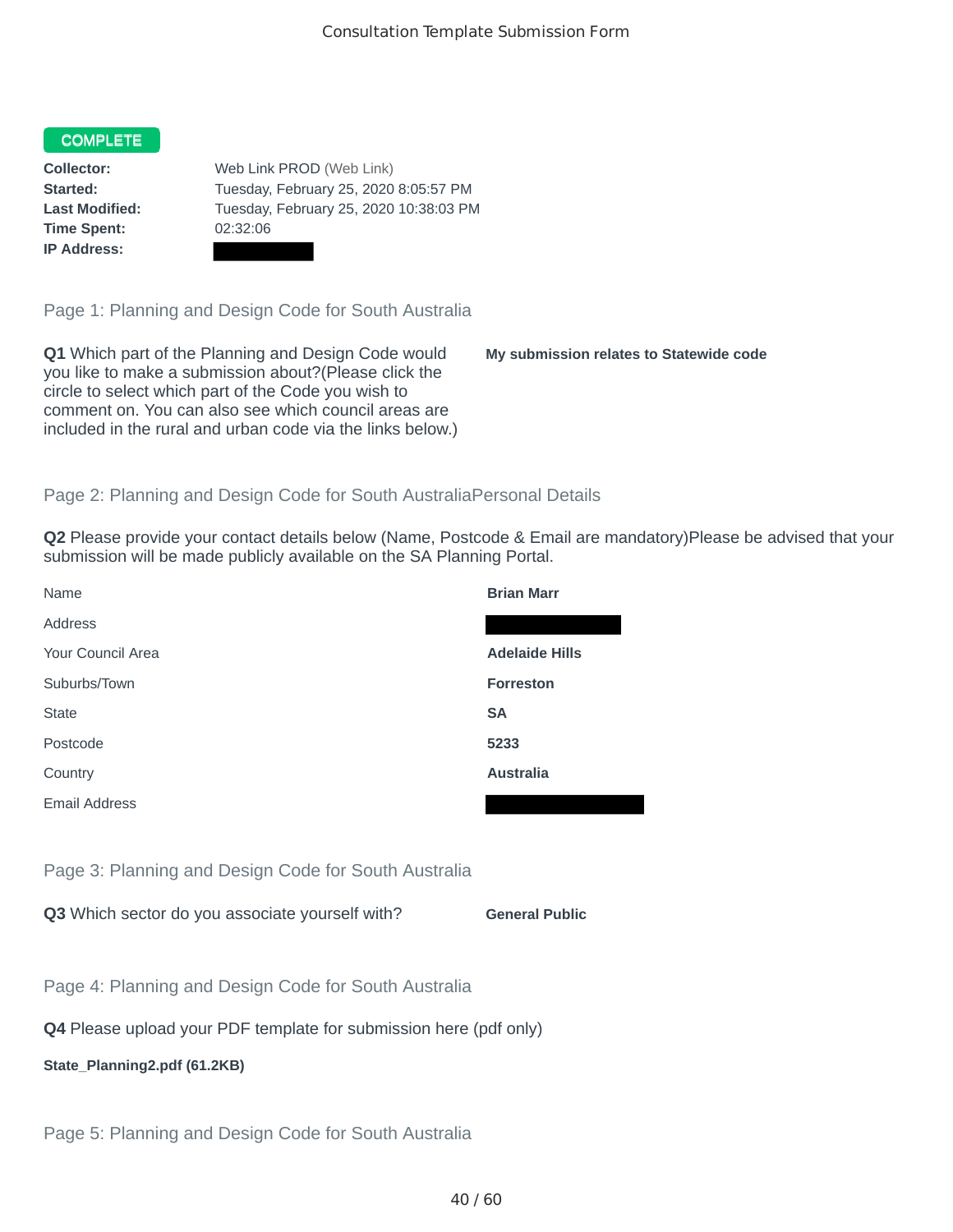## **Q5** Please enter your general feedback here

Please refer to enclosed.

Climate change and Extreme Fires in many parts of Australia have changed the ball game. I believe we need to pause and look at these events before proceeding with a new planning act.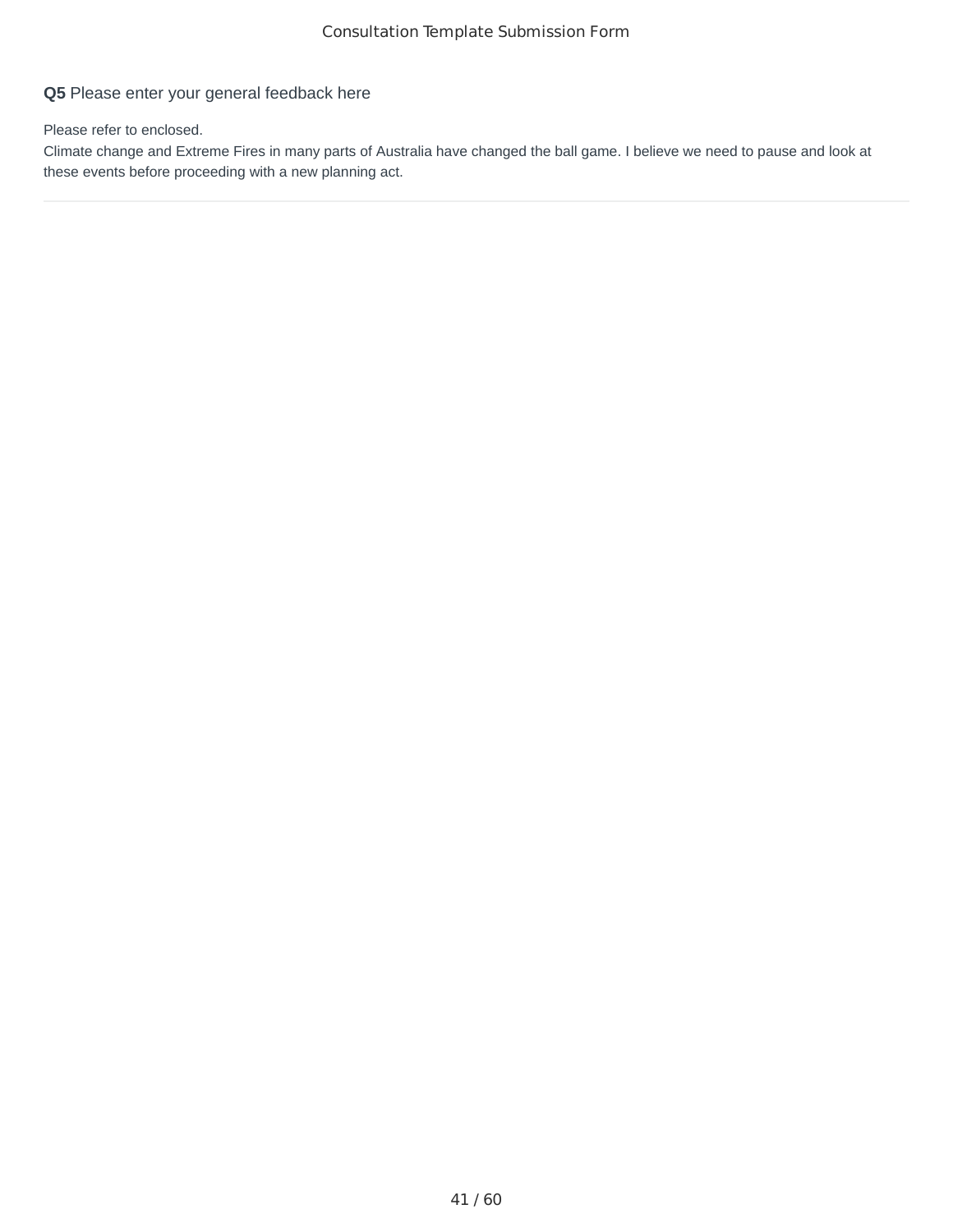Brian Marr

Forreston 5233 SA

February 25, 2020

The Minister for Planning & Development

Dear Sir

Please find enclosed my submission to the State Planning Review.

We need to hit the pause button on the proposed rewrite of State Planning Laws.

- The citizens of Adelaide were disenfranchised by the previous government while this government is intent on following the same path to gain greater control of planning and development in the state. The Adelaide City Council and local government are being sidelined with planning approval invested in the Government. Meanwhile the State Government frequently invokes State Major Development bogey and becomes the ultimate authority for a decision.
- I see these planning changes delivering more powder to decision makers, more power to Government. It is wrong to force this upon the people of South Australia. Community consutation is not enough. In our locality 6 or 7 members of the public attended. To abandon the previous Act so completely and attempt to create something new is fraught with danger. One only has to look at the destruction of very old trees in Tee Tree Gully to make way for roadworks. A great injustice took place here. These beautiful surroundings were massacred by Government Planning. As I look upon the area once occupied by Hillcrest Hospital and Glenside Hospitals I thing about what could have been - with enlightened planning and facilities that enhance our city and state, facilities that are owned by South Australians. Instead we have multi storied buildings and surrounds for the elite.
- The Government and Dept of Planning and Infrastructure have failed to ask the quesition of Adelaide and South Australia, what do we want to be?

I believe the Elephant in the room is Climate Change and wonder how the new planning laws address this? Before we go down the path of introducing new planning laws we should develop a new building code that addresses things such as access to water, economical power supply, fire resistance and storm protection and alternatives to concrete and bitumen, to name just a few areas of concern. I believe Indigenous People should be consulted on the future of Adelaide and their ideas canvassed on how to move forward with a changing climate.

In the Adelaide Hills we have suffered a severe drop in the water table. Many bores in premises that front our main road have been deepened as a result.

Now the water is hard and brackish. Surprisingly Adelaide Hills lacks water. Massive vineyard and horticulture development has intensified the water talk-off. Large dams have appeared. In the Hills area any proposal for new subdivisions should be balanced by our ability to provide water and infrastructure to the residents.